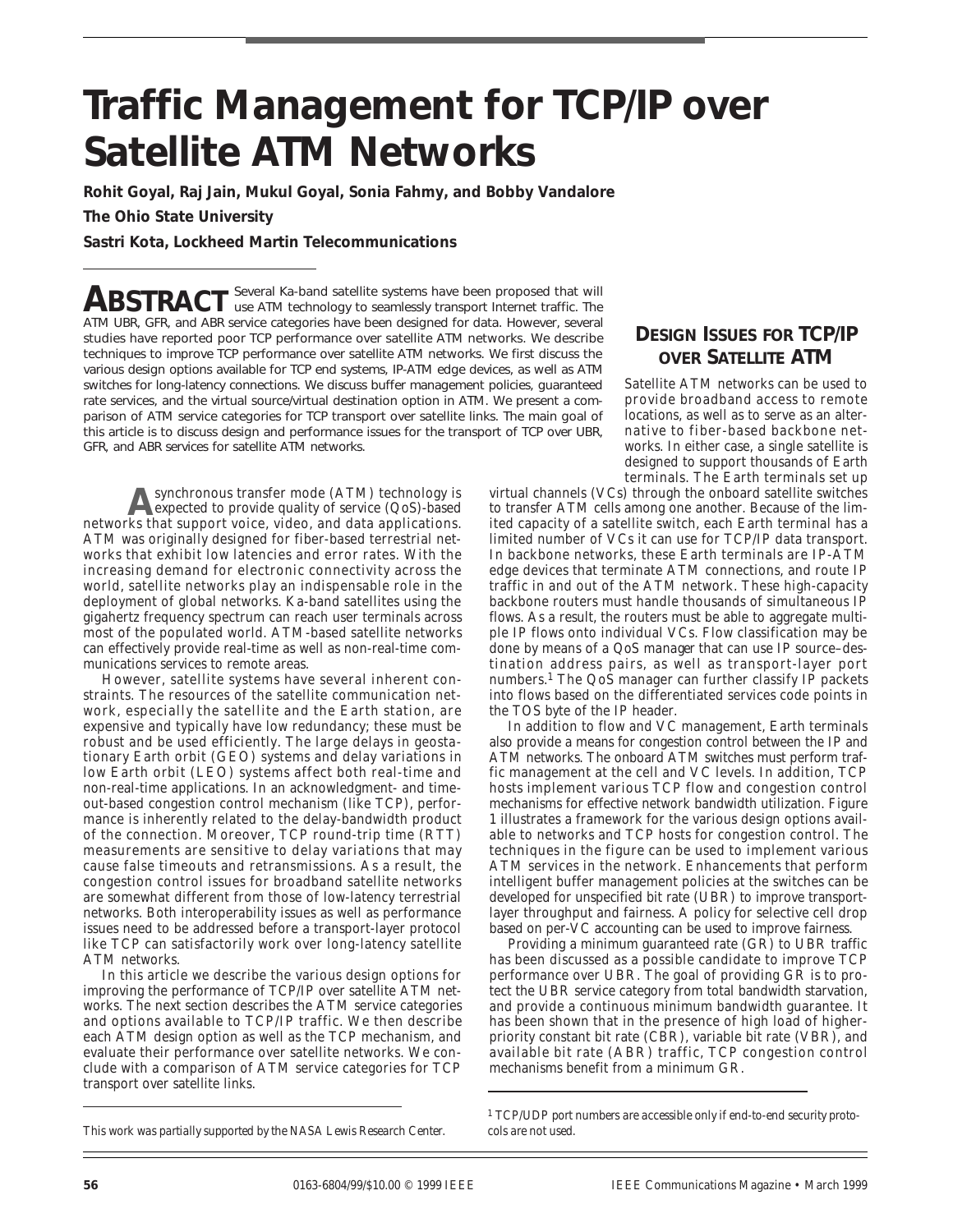Guaranteed frame rate (GFR) has recently been proposed in the ATM Forum as an enhancement to the UBR service category. GFR will provide a minimum rate guarantee to VCs at the frame level. The GFR service also allows for the fair usage of any extra network bandwidth. GFR is likely to be used by applications that can neither specify the traffic parameters needed for a VBR VC, nor have capability for ABR (for rate-based feedback control). Current internetworking applications fall into this category, and are not designed to run over QoS-based networks. Routers separated by satellite ATM networks can use the GFR service to establish VCs between one another. GFR can be implemented using per-VC queuing or buffer management.

The ABR service category is another option to implement TCP/IP over ATM. This service category is specified by a peak cell rate (PCR) and a minimum cell rate (MCR)

which is guaranteed by the network. ABR connections use a rate-based closed-loop end-to-end feedback control mechanism for congestion control. The network tries to maintain a low cell loss ratio by changing the allowed cell rate (ACR) at which a source can send. Switches can also use the virtual source/virtual destination (VS/VD) feature to segment the ABR control loop into smaller loops. Studies have indicated that ABR with VS/VD can effectively reduce the buffer requirement for TCP over ATM, especially for long delay paths. ABR can be implemented using the feedback control mechanisms in Fig. 1.

In addition to network-based drop policies, end-to-end flow control and congestion control policies can be effective in improving TCP performance over UBR. The fast retransmit and recovery mechanism can be used in addition to slow start and congestion avoidance to quickly recover from isolated segment losses. The selective acknowledgment (SACK) option has been proposed to recover quickly from multiple segment losses. A change to TCP's fast retransmit and recovery has been suggested in [1]. The use of performance-enhancing TCP gateways to improve performance over satellite links has also been proposed in recent studies. The following sections discuss the design and performance issues for TCP over UBR, GFR, and ABR services for satellite networks.

## **TCP OVER UBR**

In its simplest form, an ATM switch implements a tail drop policy for the UBR service category. If cells are dropped, the TCP source loses time waiting for the retransmission timeout. Even though TCP congestion mechanisms effectively recover from loss, the link efficiency can be very low, especially for large delay-bandwidth networks. In general, link efficiency typically increases with increasing buffer size. Performance of TCP over UBR can be improved using buffer management policies. In addition, TCP performance is also affected by TCP congestion control mechanisms and TCP parameters such as segment size, timer granularity, receiver window size, slow start threshold, and initial window size.

TCP Reno implements the fast retransmit and recovery algorithms that enable the connection to quickly recover from isolated segment losses. However, fast retransmit and recovery cannot efficiently recover from multiple packet losses within the same window. A modification to Reno is proposed in [1] so that the sender can recover from multiple packet losses without having to time out.



■ **Figure 1.** *Design issues for TCP over ATM.* 

TCP with selective acknowledgments (SACK TCP) is designed to efficiently recover from multiple segment losses. With SACK, the sender can recover from multiple dropped segments in about one round-trip. Comparisons of TCP and drop policies for persistent traffic over satellite ATM are presented in [2]. The studies show that in low-delay networks, the effect of network-based buffer management policies is very important and can dominate the effect of SACK. The throughput improvement provided by SACK is very significant for long-latency connections. When the propagation delay is large, timeout results in the loss of a significant amount of time during slow start from a window of one segment. Reno TCP (with fast retransmit and recovery) results in the worst performance (for multiple packet losses) because timeout occurs at a much lower window than in Vanilla TCP. With SACK TCP, a timeout is avoided most of the time, and recovery is complete within a small number of round-trips. For lower-delay satellite networks (LEOs), both NewReno and SACK TCPs provide high throughput, but as the latency increases, SACK significantly outperforms NewReno, Reno, and Vanilla.2

## **UBR+: ENHANCEMENTS TO UBR**

Recent research has focused on fair buffer management for best-effort network traffic. In these proposals, packets are dropped when the buffer occupancy exceeds a certain threshold. Most buffer management schemes improve the efficiency of TCP over UBR. However, only some of the schemes affect the fairness properties of TCP over UBR. The proposals for buffer management can be classified into four groups based on whether they maintain multiple buffer occupancies (multiple accounting, MA) or a single global buffer occupancy (single accounting, SA), and whether they use multiple discard thresholds (multiple thresholds, MT) or a single global discard threshold (single threshold, ST). Table 1 lists the four classes of buffer management schemes and examples of schemes for these classes. The schemes are briefly discussed below.

The SA schemes maintain a single count of the number of cells currently in the buffer. The MA schemes classify the traffic into several classes and maintain a separate count for the number of cells in the buffer for each class. Typically, each class corresponds to a single connection, and these schemes maintain

*<sup>2</sup> Vanilla TCP refers to TCP with only slow start and congestion avoidance.*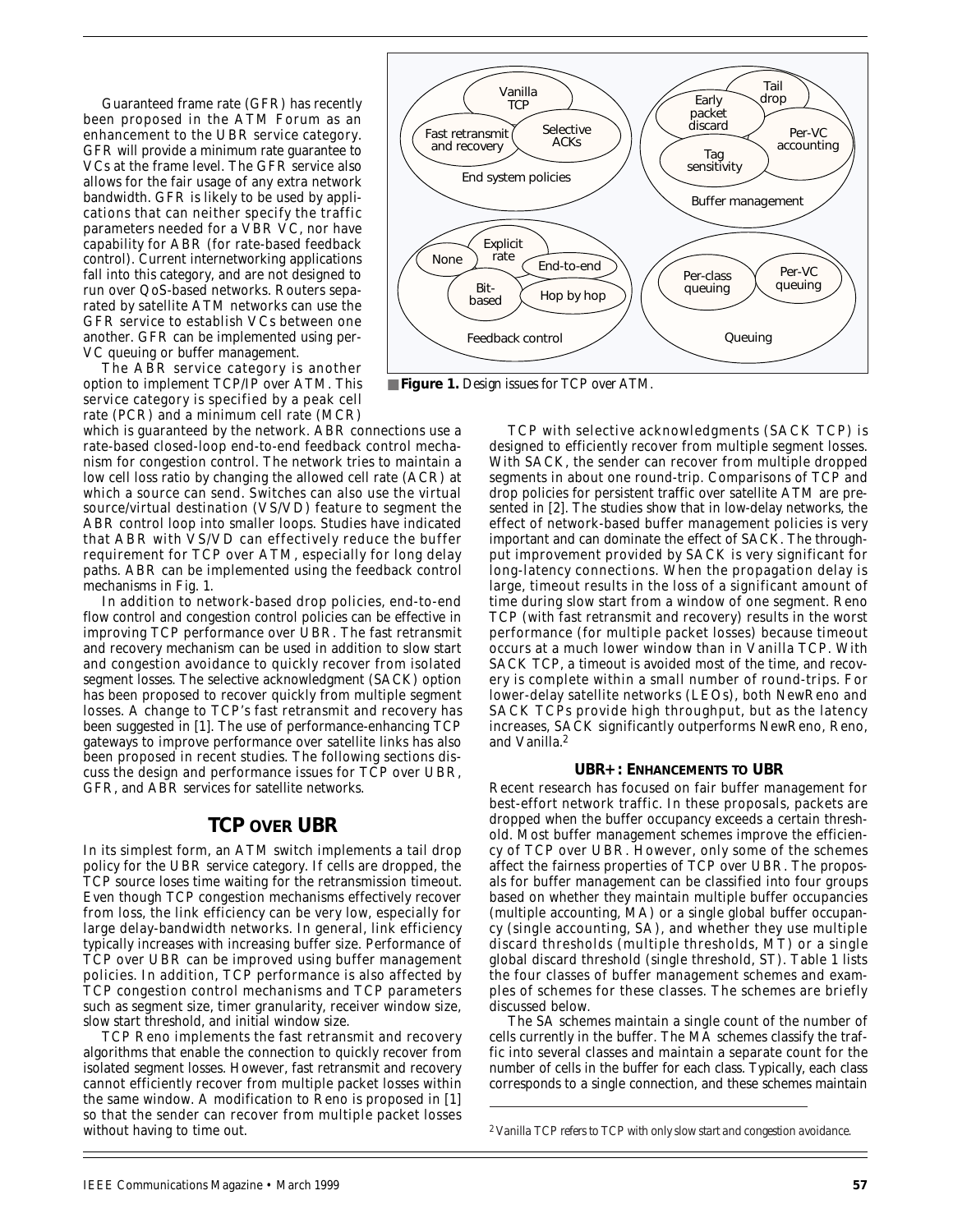per-connection occupancies. In cases where the number of connections far exceeds the buffer size, the added overhead of perconnection accounting may be very expensive. In this case, a set of active connections can be defined as those connections with at least one cell in the buffer, and only the buffer occupancies of active connections need to be maintained.

ST schemes compare the buffer occupancy(ies) with a single threshold and drop packets when the buffer occupancy exceeds the threshold. Multiple thresholds can be maintained corresponding to classes or connections, or to provide differentiated services. Several modifications to this drop behavior can be implemented, including averaging buffer occupancies, static versus dynamic thresholds, deterministic versus probabilistic discards, and discard levels based on packet tags. Examples of packet tags are the cell loss priority (CLP) bit in ATM cells or the TOS octet in the IP header of the Internet Engineering Task Force's (IETF's) differentiated services architecture.

The SA-ST schemes include early packet discard (EPD), partial packet discard (PPD), and random early detection (RED). EPD and PPD improve network efficiency because they minimize the transmission of partial packets by the network. Since they do not discriminate between connections in dropping packets, these schemes are unfair in allocating bandwidth to competing connections [3]. RED maintains a global threshold for the average queue. When the average queue exceeds this threshold, RED drops packets probabilistically.

However, it has been shown in [4] that RED cannot always guarantee equal bandwidth sharing. The article also contains a proposal for flow random early drop (FRED). FRED maintains per-connection buffer occupancies and drops packets probabilistically if the per-connection occupancy exceeds the average queue length. In addition, FRED ensures that each connection has at least a minimum number of packets in the queue. FRED can be classified as one that maintains per-connection queue lengths, but has a global threshold (MA–ST).

The selective drop (SD) [2] and fair buffer allocation (FBA) schemes are MA–ST schemes proposed for the ATM UBR service category. These schemes use per-connection accounting to maintain the current buffer utilization of each UBR VC. A fair allocation is calculated for each VC, and during congestion (indicated when the total buffer occupancy exceeds a threshold), if the VC's buffer occupancy exceeds its fair allocation, its subsequent incoming packet is dropped. Both SD and FBA improve both the fairness and efficiency of TCP over UBR. This is because cells from overloading connections are dropped in preference to underloading ones.

The virtual queuing (VQ) [5] scheme achieves equal buffer allocation by emulating on a single FIFO queue, a per-VC queued round-robin server. At each cell transmit time, a per-VC variable (γ*i*) is decremented in a round-robin manner, and is incremented whenever a cell of that VC is admitted in the buffer. When γ*<sup>i</sup>* exceeds a fixed threshold, incoming packets of the *i*th VC are dropped. An enhancement called *dynamic EPD* changes the above drop threshold to include only those sessions that are sending less than their fair shares.

Since the above MA–ST schemes compare the per-connection queue lengths (or virtual variables with equal weights) with a global threshold, they can only guarantee equal buffer occupancy (and thus throughput) to the competing connections. These schemes do not allow for specifying a guaranteed rate for connections or groups of connections. Moreover, in their present forms, they cannot support packet discard levels based on tagging.

Another enhancement to VQ, called MCR scheduling [6], proposes the emulation of a weighted scheduler to provide MCR guarantees to ATM connections. In this scheme, a per-VC weighted variable (*Wi*) is updated in proportion to the VC's MCR, and compared with a global threshold. Reference [7] proposes a combination of a packet marking engine (PME) and an enhanced RED scheme based on per-connection accounting and multiple thresholds (MA–MT). PME+ERED is designed for IP networks, and can provide loose rate guarantees to connections. The PME measures perconnection bandwidths and probabilistically marks packets if the measured bandwidths are lower than the target bandwidths (MT). High-priority packets are marked, low-priority packets unmarked. The ERED mechanism is similar to RED

| <b>Buffer</b><br>management<br><b>class</b> | <b>Examples</b>          | Threshold type | Drop type     | Tag-sensitive? Fairness |                                           |
|---------------------------------------------|--------------------------|----------------|---------------|-------------------------|-------------------------------------------|
| SA-ST                                       | EPD, PPD                 | <b>Static</b>  | Deterministic | <b>No</b>               | <b>None</b>                               |
|                                             | <b>RED</b>               | <b>Static</b>  | Probabilistic | <b>No</b>               | Equal alloca-<br>tion in limited<br>cases |
| MA-ST                                       | <b>FRED</b>              | Dynamic        | Probabilistic | No                      | Equal<br>allocation                       |
|                                             | SD, FBA                  | Dynamic        | Deterministic | <b>No</b>               | Equal<br>allocation                       |
|                                             | VQ+Dynamic<br><b>EPD</b> | Dynamic        | Deterministic | <b>No</b>               | Equal<br>allocation                       |
| MA-MT                                       | $PME + ERED$             | <b>Static</b>  | Probabilistic | Yes                     | MCR quarantee                             |
|                                             | <b>DFBA</b>              | Dynamic        | Probabilistic | Yes                     | MCR quarantee                             |
|                                             | $VO+MCR$<br>scheduling   | Dynamic        | Deterministic | No                      | MCR guarantee                             |
| SA-MT                                       | Priority drop            | Static         | Deterministic | Yes                     |                                           |

except that the probability of discarding marked packets is lower that that of discarding unmarked packets.

The DFBA scheme [8] proposed for the ATM GFR service provides MCR guarantees for VCs carrying multiple TCP connections. DFBA maintains high and low target buffer occupancy levels for each VC, and performs probabilistic drop based on a VC's buffer occupancy and its target thresholds. The scheme gives priority to  $CLP = 0$ cells over CLP = 1 cells.

A simple SA–MT scheme can be designed that implements multiple thresholds based on packet discard levels. When the global queue length (SA) exceeds the first threshold, packets with the lowest discard level are dropped. When the queue length exceeds the next threshold, packets from the lowest and the next discard level are dropped. This process continues until EPD/PPD is performed on all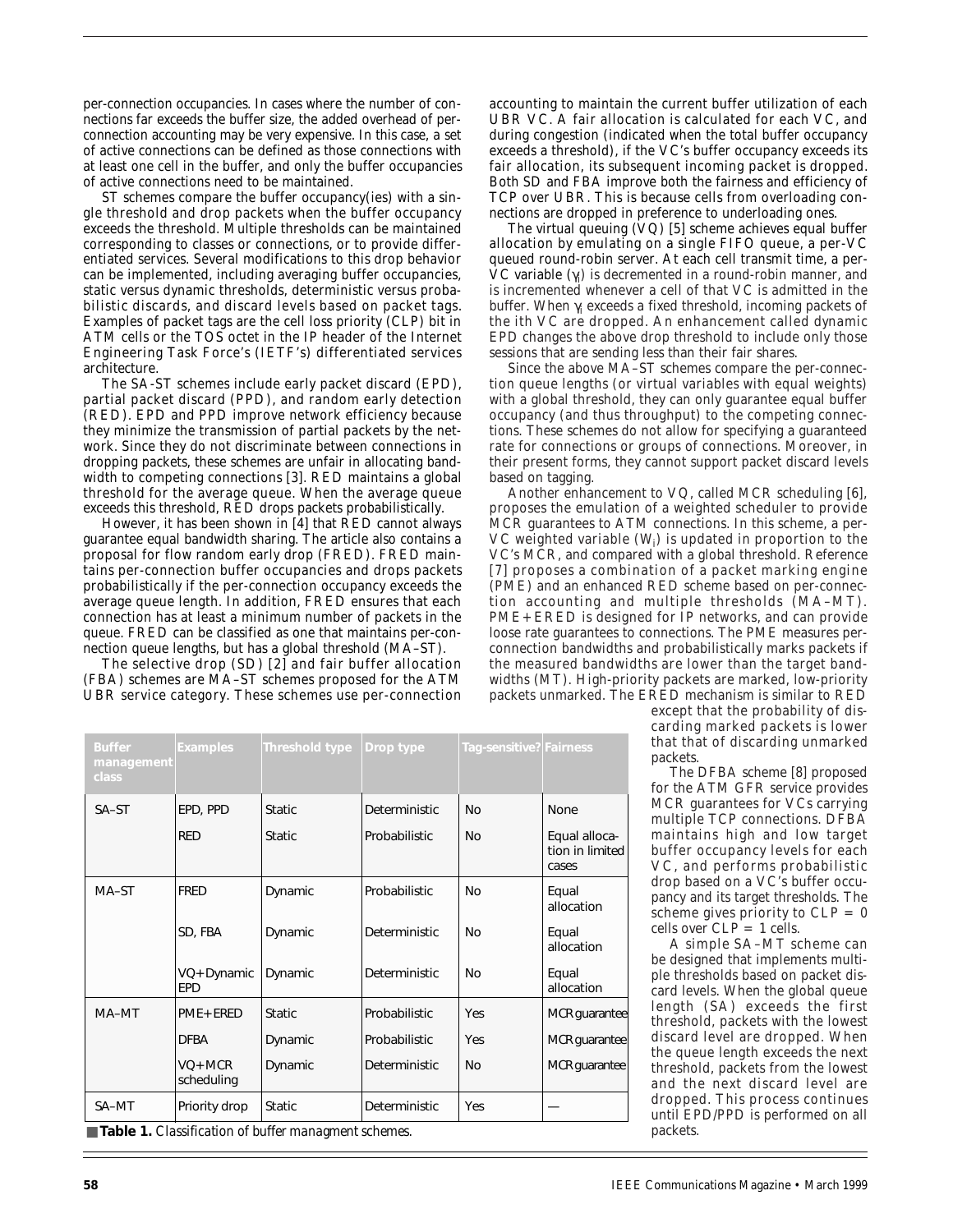As discussed in the previous section, for satellite ATM networks TCP congestion control mechanisms have more effect on TCP throughput than ATM buffer management policies. However, these drop policies are necessary to provide fair allocation of link capacity, to provide differentiated services based on discard levels, and to provide MCR guarantees to low-priority VCs. The GFR service described in the next section makes extensive use of the intelligent buffer management policies described here.

## **GUARANTEED FRAME RATE**

GFR service guarantee requires the specification of an MCR and a maximum frame size (MFS) for each VC. If the user sends packets (or frames) of size at most MFS at a rate less than the MCR, all the packets are expected to be delivered by the network with low loss. If the user sends packets at a rate higher than the MCR, it should still receive at least the minimum rate. The minimum rate is guaranteed to the untagged  $(CLP = 0)$  frames of the connection. In addition, a connection sending in excess of the minimum rate should receive a fair share of any unused network capacity. The exact specification of the fair share has been left unspecified by the ATM Forum.

There are three basic design options that can be used by the network to provide the per-VC minimum rate guarantees for GFR; these are discussed below.

#### **TAGGING**

Network-based tagging (or policing) can be used as a means of marking nonconforming packets before they enter the network. This form of tagging is usually performed when the connection enters the network. Figure 2 shows the role of network-based tagging in providing a minimum-rate service in a network. Network-based tagging on a per-VC level requires some per-VC state information to be maintained by the network and increases the complexity of the network element. Tagging can isolate conforming and nonconforming traffic of each VC so that other rate-enforcing mechanisms can use this information to schedule the conforming traffic in preference to nonconforming traffic.

### **BUFFER MANAGEMENT**

Buffer management is typically performed by a network element (e.g., a switch or a router) to control the number of packets entering its buffers. In a shared buffer environment, where multiple VCs share common buffer space, per-VC buffer management can control the buffer occupancies of individual VCs. Figure 2 shows the role of buffer management in the connection path. The DFBA scheme can be used by the onboard ATM network to provide minimum-rate guarantees to GFR VCs.

#### **SCHEDULING**

Figure 2 illustrates the position of scheduling in providing rate guarantees. While tagging and buffer management control the entry of packets into a network element, queuing strategies determine how packets are scheduled onto the next hop. FIFO queuing cannot isolate packets from various VCs (or groups of VCs) at the egress of the queue. Per-VC queuing, on the other hand, maintains a separate queue for each VC (or group of VCs) in the buffer. A scheduling mechanism can select between the queues at each scheduling time. However, scheduling adds the cost of per-VC queuing and the service discipline. For a simple service like GFR, this additional cost may be undesirable for an onboard switch.



■ **Figure 2.** *Buffering, scheduling, and policing in the network.* 

## **ABR OVER SATELLITE**

Reference [9] provides a comprehensive study of TCP performance over ABR service. We discuss a key ABR feature, VS/VD, and highlight its relevance to long delay paths. Most of the discussion assumes that the switches implement a ratebased switch algorithm like ERICA+. Credit-based congestion control for satellite networks has also been suggested. However, in this article we focus on rate-based control as specified in the ATM standards.

In long-latency satellite configurations, the feedback delay is the dominant factor in determining the maximum queue length. A feedback delay of 10 ms corresponds to about 3670 cells (at OC-3)of queue for TCP over ERICA+, while a feedback delay of 550 ms corresponds to 201,850 cells. This indicates that satellite switches need to provide at least one feedback delay worth of buffering to avoid loss on these high-delay paths. A point to consider is that these large queues should not be seen in downstream workgroup or WAN switches, because they will not provide as much buffering. Satellite switches can isolate downstream switches from such large queues by implementing the VS/VD option.

Reference [10] has examined some basic issues in designing VS/VD feedback control mechanisms. VS/VD can effectively isolate nodes in different VS/VD loops. As a result, the buffer requirements of a node are bound by the feedback delay-bandwidth product of the upstream VS/VD loop. VS/VD helps to reduce the buffer requirements of terrestrial switches connected to satellite gateways. Figure 3 illustrates the results of a simulation experiment showing the effect of VS/VD on the buffer requirements of terrestrial switch S. In the figure the link between S and the end host is the bottleneck link. The feedback delay-bandwidth product of the satellite hop is about 160,000 cells, and dominates the feedback delay-bandwidth product of the terrestrial hop (about 3000 cells). Without VS/VD, terrestrial switch S, a bottleneck, must buffer cells of up to the feedback delaybandwidth product of the entire control loop (including the satellite hop). With a VS/VD loop between the satellite and the terrestrial switch, the queue accumulation due to the satellite feedback delay is confined to the satellite switch. The terrestrial switch only buffers cells that are accumulated due to the feedback delay of the terrestrial link to the satellite switch.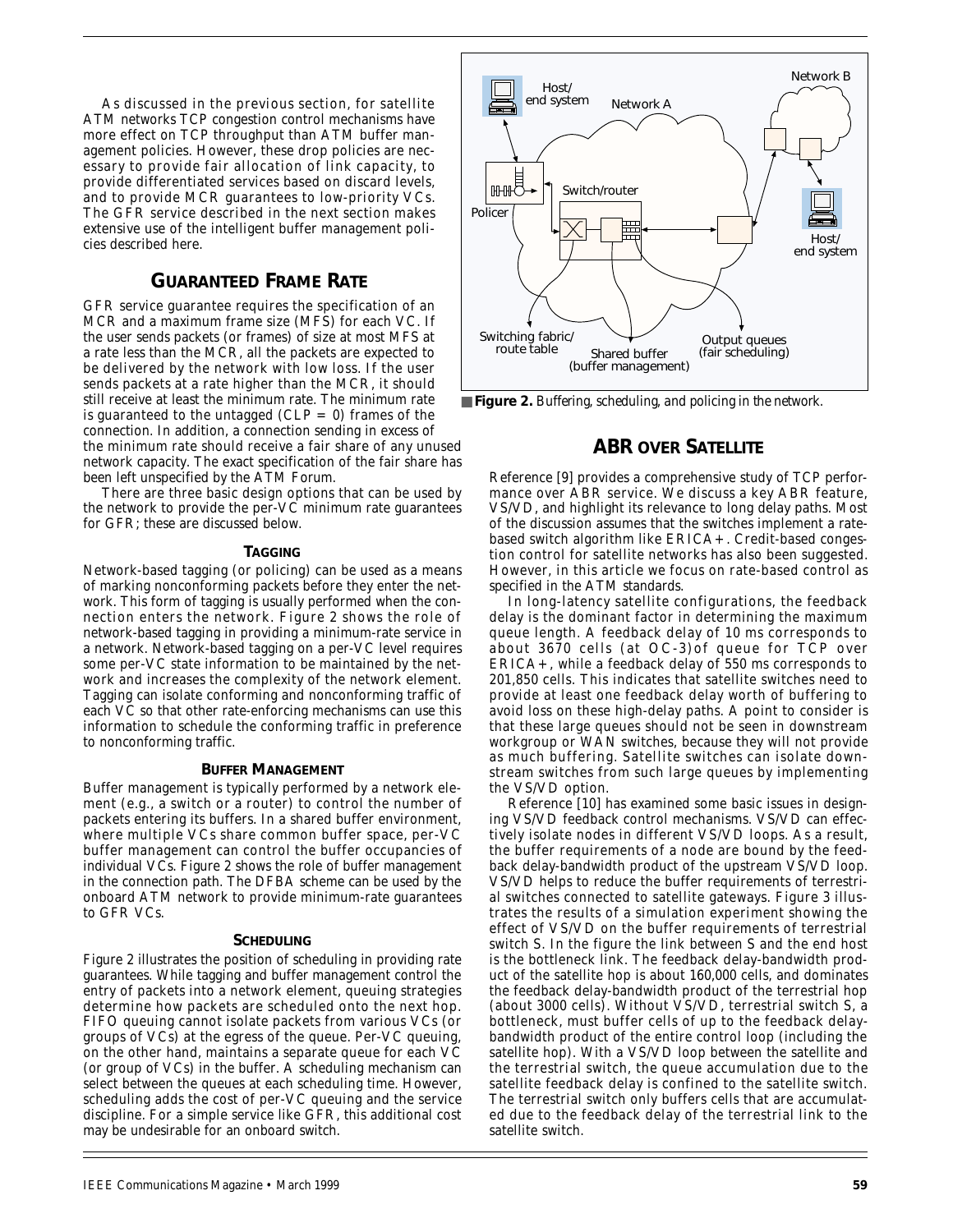# **A COMPARISON OF ATM SERVICE CATEGORIES**

Existing and proposed ATM standards provide several options for TCP/IP data transport over a satellite ATM network. The three service categories — ABR, UBR, and GFR — and their various implementation options present a cost-performance trade-off for TCP/IP over ATM. A comparison of the service categories can be based on the following factors:

- Implementation complexity
- Buffering requirements for switches and ATM end systems
- Network bandwidth utilization
- Bandwidth allocation (fairness and MCR guarantees)

Higher complexity arises from resource allocation algorithms for connection admission control (CAC) and usage parameter control (UPC), as well as from sophisticated queuing and feedback control mechanisms. While UPC is performed at the entrance of the ATM network to control the rate of packets entering the network, CAC is performed during connection establishment by each network element. UBR is the least complex service category because it does not require any CAC or UPC. Typical UBR switches are expected to have a single queue for all UBR VCs. Buffer management in switches can vary from a simple tail drop to the more complex per-VC accounting-based algorithms such as FBA. An MCR guarantee to the UBR service would require a scheduling algorithm that prevents the starvation of the UBR queue. The GFR service could be implemented by either a single queue using a DFBA like mechanism or per-VC queues and scheduling. The ABR service can be implemented with a single ABR queue in the switch. The VS/VD option requires the use of per-VC queuing and increases the implementation complexity of ABR. The CAC requirements for GFR and ABR are similar. However, the tagging option, CLP conformance and MFS conformance tests in GFR add complexity to the UPC function.

The additional complexity in ABR feedback control presents a trade-off with ABR buffer requirements. Network buffering is lower for ABR than for UBR or GFR. In addition, ABR has controlled buffer requirements that depend on the bandwidthdelay product of the ABR feedback loop. At the edge of the ATM network, network feedback can provide information for buffer dimensioning. Large buffers in edge routers can be used when the ABR network is temporarily congested. In the case of UBR and GFR, edge devices do not have network congestion information and simply send the data into the ATM network as fast as they can. As a result, extra buffers at the edge of the network do not help for UBR or GFR. This is an important consideration for large-delay-bandwidth satellite networks. With ABR, satellite gateways (routers at the edges of a satellite ATM network) can buffer large amounts of data, while the buffer requirements of the onboard ATM switches can be minimized. The buffer requirements with UBR/GFR are reversed for the gateways and onboard switches.

The ABR service can make effective use of available network capacity by providing feedback to the sources. Edge devices with buffered data can fill up the bandwidth within one feedback cycle of the bandwidth becoming available. This feedback cycle is large for satellite networks. With UBR and GFR, available bandwidth can be filled up immediately by edge devices that buffer data. However, the edge devices have no control of sending rate, and data is likely to be dropped



■ **Figure 3.** *The VS/BD option in ATM-ABR.*